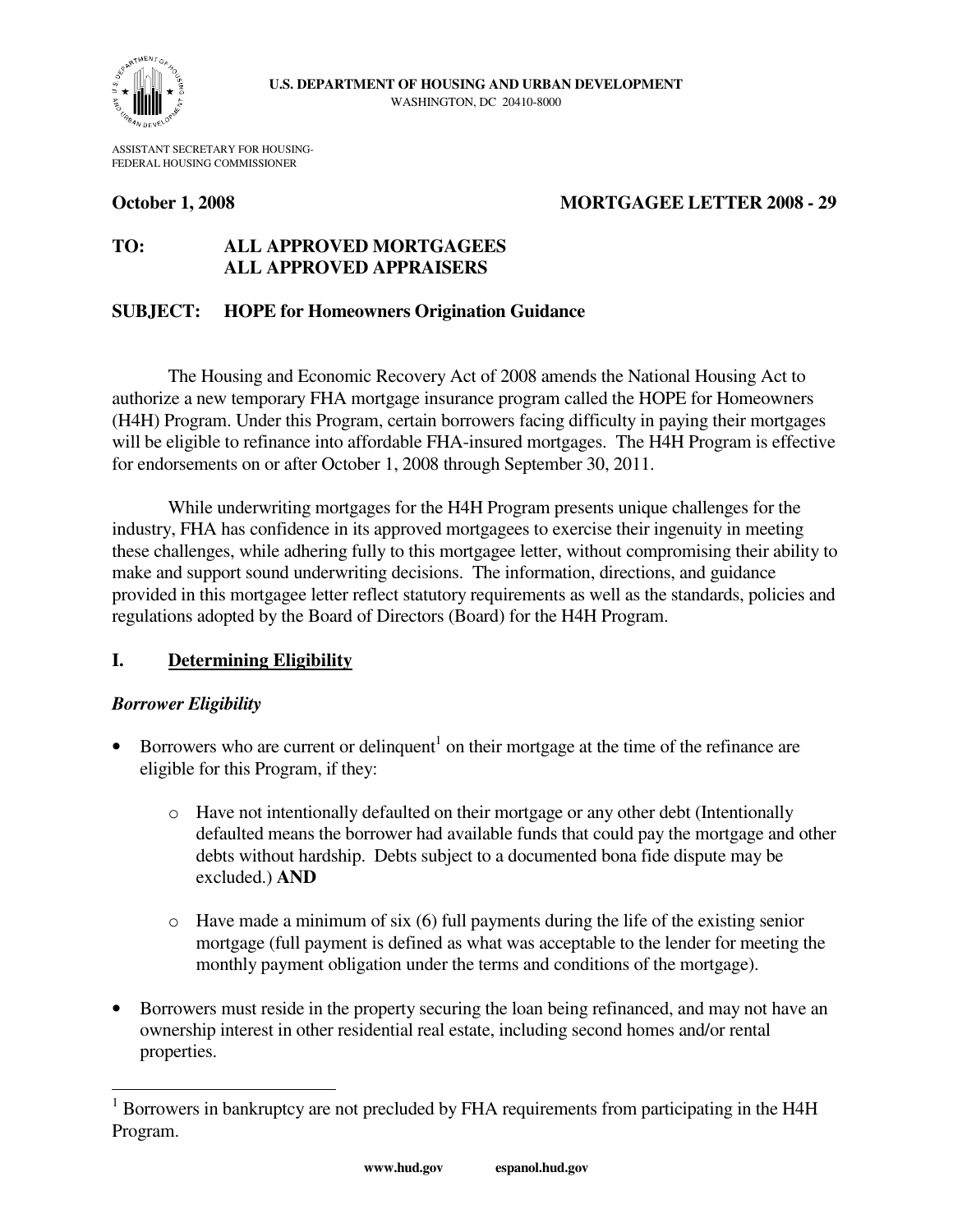- Borrowers cannot have been convicted of fraud under state and Federal laws in the last 10 years.
	- o Similar to its validation tool for social security numbers, FHA will use an automated tool at the time of case number assignment that will check the borrower's name against several databases for convictions of fraud and an ownership interest in other residential properties. In the event that the lender receives a warning at case number assignment and believes it is in error, it must provide evidence to the appropriate Homeownership Center documenting that the borrower has not been convicted of fraud or does not have an ownership interest in other residential properties. Once the Homeownership Center evaluates the documentation, it will determine whether to lift the warning.
- Borrowers must certify that they did not knowingly or willfully provide material false information to obtain the existing mortgages being refinanced under the H4H Program.
- As of March 1, 2008, the borrower's aggregate total monthly mortgage payment debt-to-income ratio (DTI) on all existing mortgages must be greater than 31 percent of the borrower's gross monthly income. The total monthly mortgage payment is defined as the fully-indexed and fullyamortized Principal, Interest, Taxes and Insurance (PITI) payment (this includes principal and interest, taxes and insurances, homeowners' association fees, ground rents, special assessments and all subordinate liens).

FHA recognizes that reconstructing the borrower's prior total monthly mortgage payment DTI as of March 1, 2008 may be difficult, especially as the H4H Program nears its sunset date. To comply with this eligibility requirement, lenders must obtain:

1. From the borrower, evidence that the prior mortgage DTI was more than 31 percent on March 1, 2008, such as pay stubs for March 2008, *or* a signed and dated copy of the individual 2008 Federal tax return, when available, to determine gross monthly income for that month (earnings divided by 12), or W-2s, financial records, or verification of employment from the borrower's employer.

Lenders may also rely on the borrower's signed and dated 2007 Federal tax return if the lender has no reason to believe that the borrower's income in March 2008 was materially different than the income reported on the 2007 Federal tax return.

- To determine March 2008 income for self-employed borrowers, obtain a copy of the quarterly tax return that contains income stream information for March 2008 *or* a signed and dated Profit and Loss Statement and balance sheet that contains income stream information for March 2008 *or* a signed and dated copy of the individual 2008 Federal tax return, when available, (earnings divided by 12).
- 2. From the servicer of the mortgage, the borrower's total monthly mortgage payment due for March 2008, including any amounts due on subordinate liens.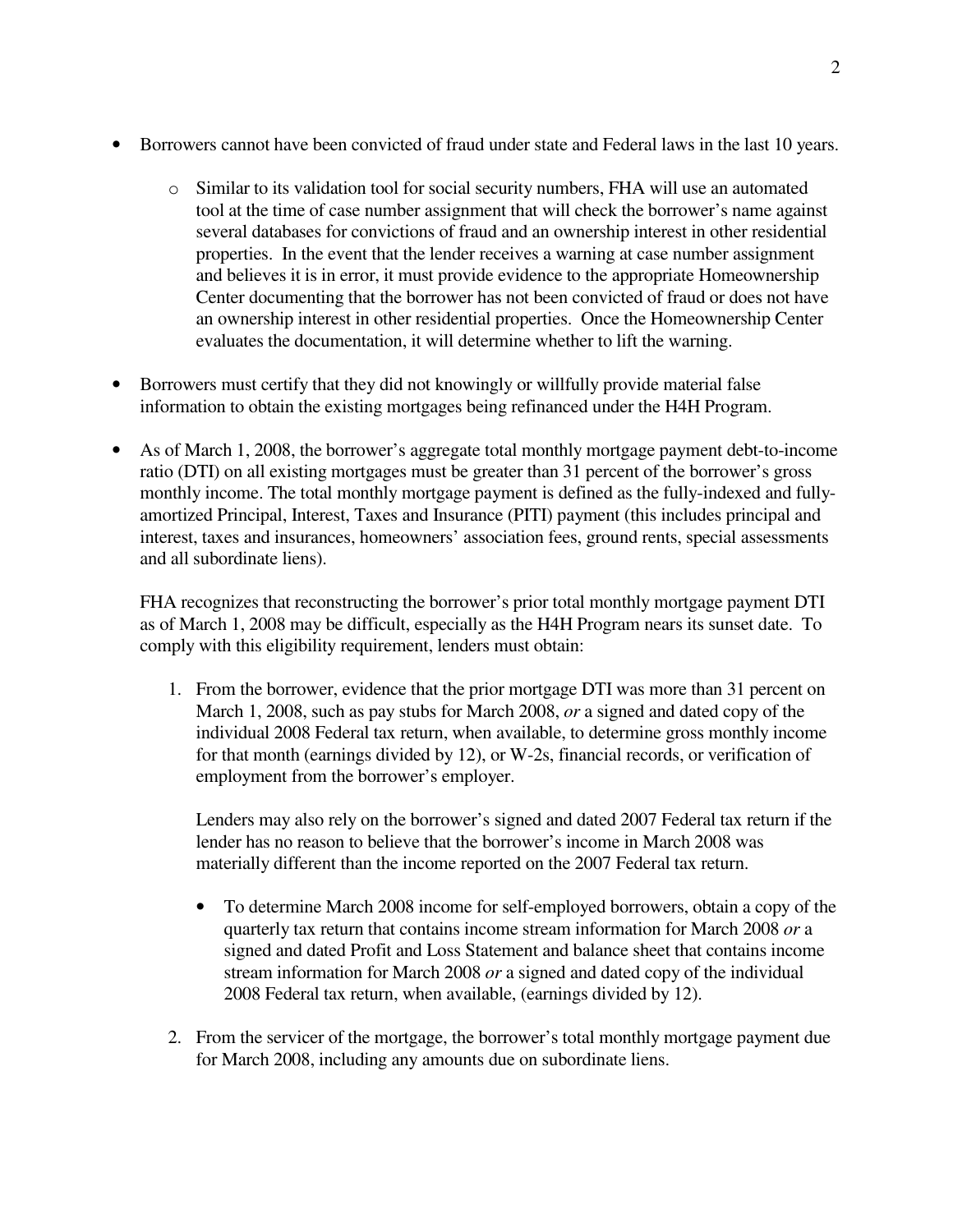• For mortgages without escrow accounts, the lender should obtain tax and insurance information from the borrower. If the borrower does not provide insurance information, then the servicer of the mortgage should estimate the monthly cost of hazard insurance (and flood insurance, if applicable) based on the property's location and the rates in effect for 2008. If the borrower does not provide real estate tax information, the lender should obtain it from public records.

# *Mortgage Eligibility*

- The mortgage being refinanced must have been originated on or before January 1, 2008;
- Each holder of an existing senior mortgage being refinanced must:
	- 1. Waive all prepayment penalties and late payment fees (including insufficient funds fees) on the mortgage. Prepayment penalties are defined in the Federal Reserve Board's Regulation Z (Truth in Lending), 12 CFR 226.32(d)(6);
	- 2. Agree to accept the proceeds of the new H4H mortgage as payment in full, *and*
	- 3. Release their outstanding mortgage liens.
- Each holder of an existing subordinate mortgage must:
	- 1. Waive all prepayment penalties and late payment fees (including insufficient funds fees) on the mortgage. Prepayment penalties are defined in the Federal Reserve Board's Regulation Z (Truth in Lending), 12 CFR 226.32(d)(6); *and*
	- 2. Release their outstanding mortgage liens.
- Any type of mortgage is eligible for refinancing under the H4H Program, including conventional (prime, Alt-A, subprime) or government-backed (FHA, VA, or Rural Development), fixed-rate or an adjustable rate mortgage; and
- The mortgage being refinanced may have a variety of payment characteristics, including interest only, payment option, negative amortization and/or any other exotic features.

# *Property Eligibility*

- The property must be the borrower's primary and only residence in which they have an ownership interest (if there are non-occupant co-borrowers, they will need to quit claim their interest in the property prior to the occupying co-borrowers applying for the H4H Program);
- Only 1 unit properties are eligible, including condominium units, cooperative units and manufactured housing permanently affixed to realty.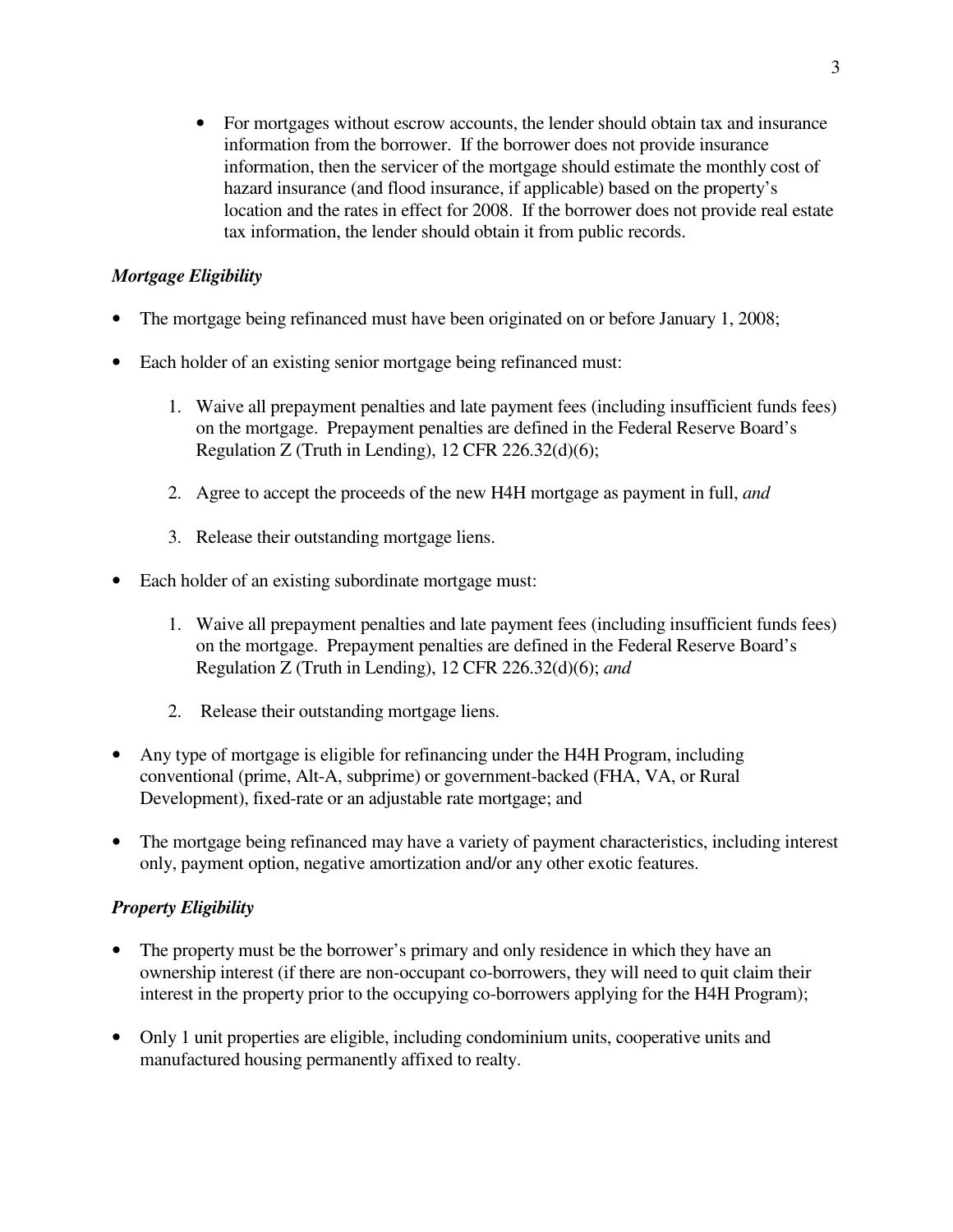## **II. Consumer Protections and Disclosures**

Although counseling is not required as a condition of insurance endorsement, borrowers should be strongly encouraged to contact and work with a housing counseling agency. The lender must provide to the borrower(s) the HOPE for Homeowners Consumer Disclosure and Certification Form at the time of initial loan application for the Program. This disclosure form must be signed and dated by the borrower at least one day prior to execution of the initial Universal Residential Loan Application (URLA) and HUD/VA Addendum to the URLA [see Exhibit A].

Typically, borrowers execute a final URLA and a final Addendum to the URLA at the time of closing. Borrowers will also need to sign and date the HOPE for Homeowners Consumer Disclosure and Certification Form at the time of closing.

#### **III. Appraisals**

The appraisal for the H4H mortgage must be performed by an appraiser on the FHA Appraiser Roster and conducted using FHA guidelines, which can be found in the Resources box at http://www.hud.gov/groups/appraisers.cfm.

However, the appraisal must have been specifically ordered for the H4H transaction and *the appraisal should be no more than 3 months old* at the time of loan closing. If an appraisal is more than 3 months old because of transactional delays, the appraisal may be acceptable with an explanation that addresses how the appraisal meets existing FHA standards and the requirement for "current" appraised value. The lender may require a new appraisal, if the appraisal and written explanation are insufficient.

#### *Prevailing Appraised Value*

If an appraisal is ordered by the current lender or servicer and a new appraisal is ordered by a different lender that will originate the new loan under this Program, the value provided in the appraisal ordered by the new lender will prevail as the appraisal accepted for obtaining FHA insurance.

#### *Appraisal Practices in Declining Markets*

 It is expected that many of the properties financed under this Program will be located in declining market areas. Therefore, the following guidance is provided to assist lenders in ensuring that appraisers are providing accurate property valuations. A declining market could be as small as a neighborhood or as large as an entire state, and no standard definition exists, other than a market in which home prices are falling.

#### Appraiser Responsibilities

The purpose of the appraisal is to provide the lender/client with an accurate, and adequately supported, opinion of market value. It is the appraiser's responsibility in performing the appraisal to determine whether a property is located in a declining market.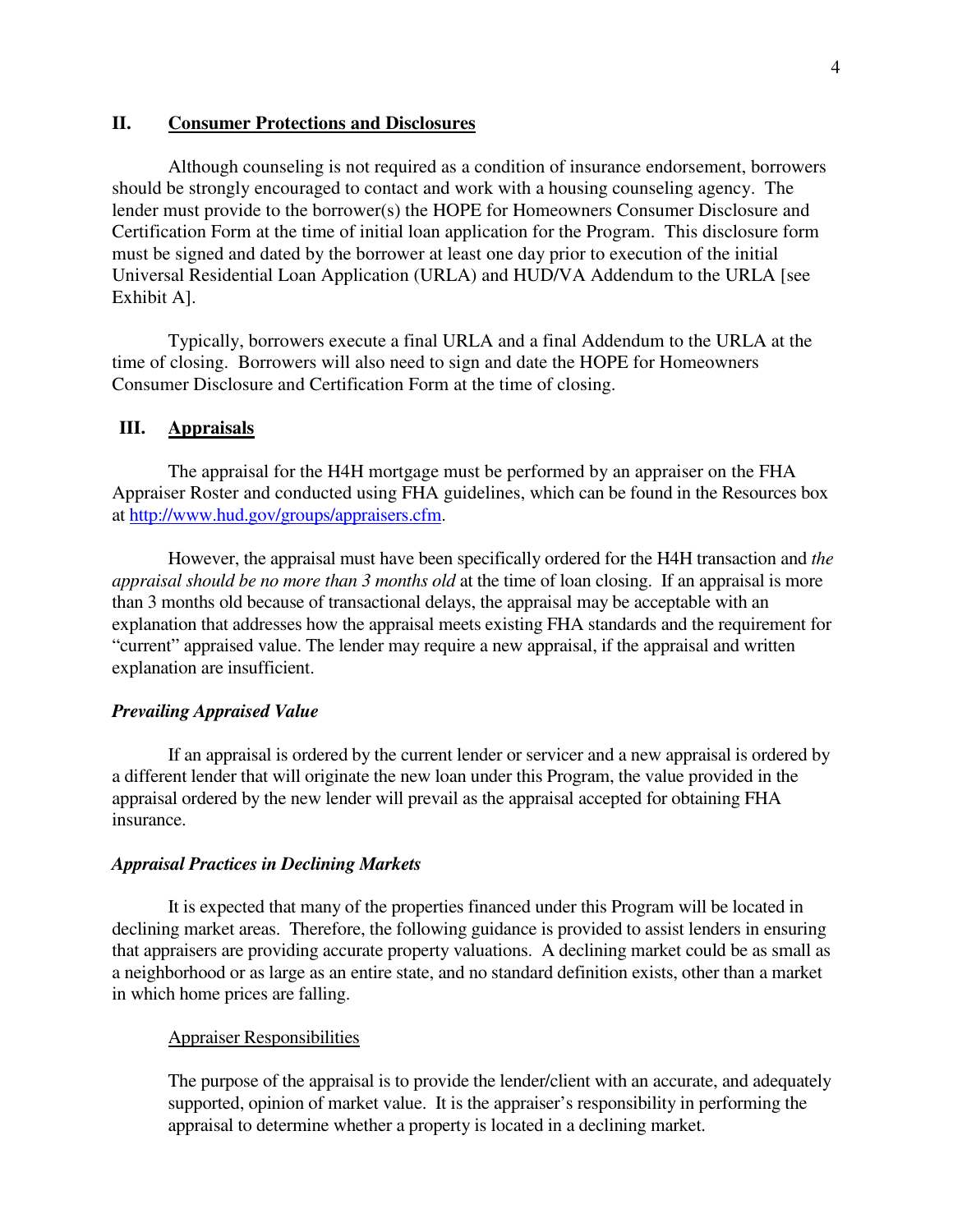The neighborhood section of each property specific appraisal form contains a subsection on housing trends where the appraiser must mark a box indicating whether property values are increasing, stable or declining. Whichever box is selected, the appraiser is certifying that he or she has performed an objective analysis of quantifiable data supporting the observations made.

The appraiser must provide an explanation in the "Market Conditions" section of the appraisal report that includes relevant information in support of the conclusions about appraised value relating to trends in property values, demand/supply and marketing time. The appraiser must also provide a description of the prevalence and impact of sales and financing concessions and/or down payment assistance in the subject's market area. Other areas of discussion may include days on market, list-to-sale price ratios, and/or financing availability.

Appraisers and lenders are reminded that a comparable sale should not be more than six months old and should represent a closed sale. The appraiser may utilize comparables that are more than six months old but only with a clear explanation and justification. The lender may require a new appraisal, if the appraisal and written explanation are insufficient. The appraiser is not permitted to use a comparable greater than 12 months old (see Comparable Selection, page D-6 of Valuation Protocol).

#### Lender Responsibilities

The lender's responsibility is to properly review the appraisal and determine that the appraised value used to support the loan amount of the new FHA-insured mortgage is accurate and adequately supported. Lenders may determine, through services such as the S&P/Case-Schiller Index, Office of Federal Housing Enterprise Oversight (OFHEO) House Price Index or any index developed by its successor, the Federal Housing Finance Agency, or National Association of Realtors (NAR) statistics, that the appraised value is supportable.

Lenders are reminded that, if the appraiser they select provides a poor or fraudulent appraisal that leads FHA to insure a mortgage at an inflated amount, the lender is held equally responsible with the appraiser for the violation if the lender knew or should have known of the defects or the fraud in the appraisal. FHA will pursue appropriate enforcement actions against both or either party. Lenders accept responsibility, equally with appraisers for the integrity, accuracy and thoroughness of the appraisal submitted to FHA for mortgage insurance purposes.

Lenders should inform appraisers that the purpose of the appraisal is for the H4H Program, advising them that a copy will be shared with subordinate lien holders and must be provided to the borrower.

#### *Pressure on Appraisers and Conflicts of Interest*

 Lenders and appraisers must avoid conflicts of interest which affect, either in reality or in appearance, the credibility of the appraisal. A lender may not choose an appraiser that has any interest, direct or indirect, in the property being appraised. Instances of undue pressure or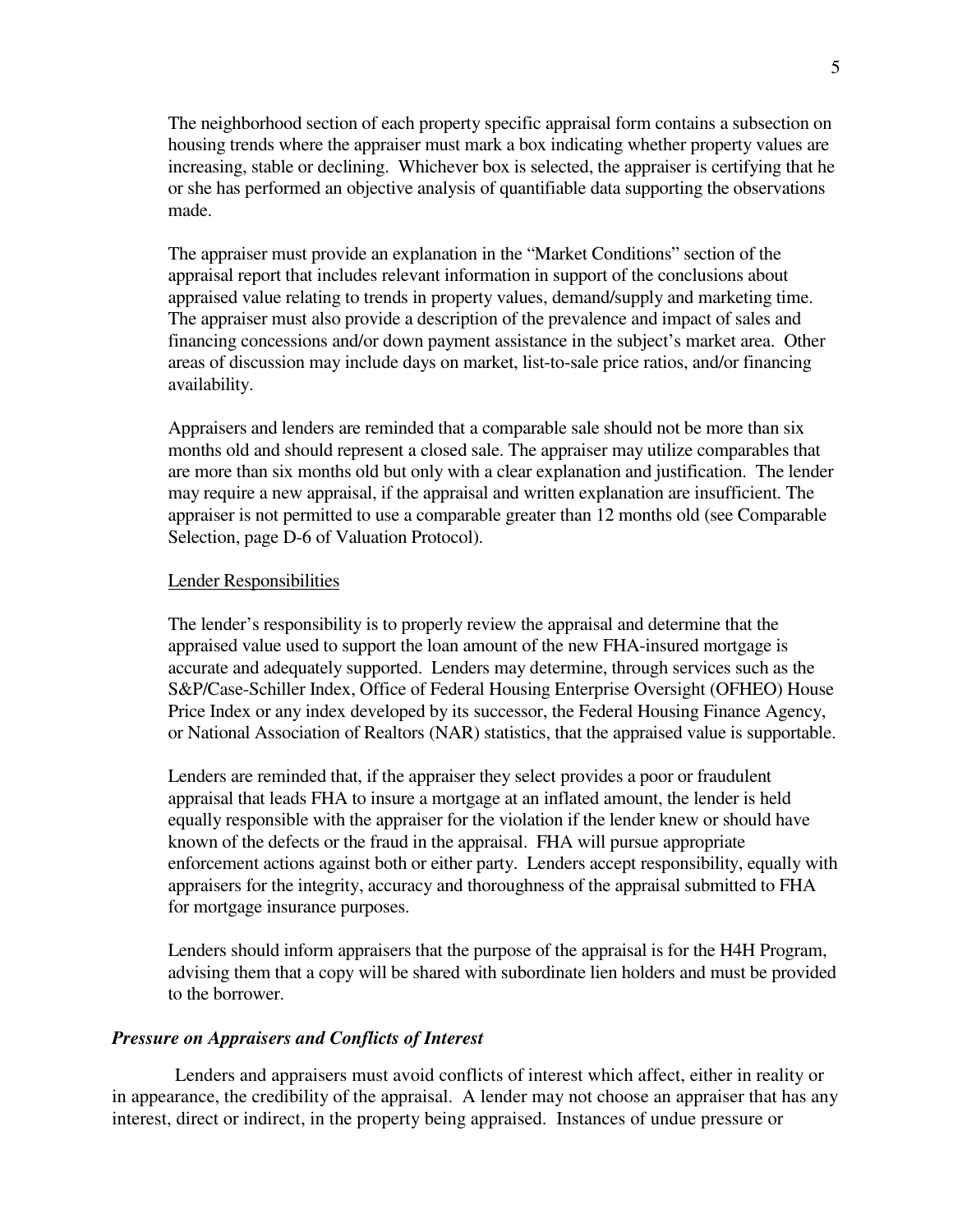influence on an appraiser reported to FHA will result in appropriate sanctions against the lender involved. See also Mortgagee Letter 2005-06, Lender Accountability for Appraisals.

## **IV. Term and Interest Rate on the H4H Mortgage**

Only 30-year term, fixed-rate mortgages may be offered under this Program. While the interest rate on the new mortgage is to be negotiated between the borrower and the lender, lenders should offer rates that are commensurate with interest rates on similar types of loans, if any (not considering the annual premium in that comparison).

## **V. Mortgage Insurance Premiums**

The Upfront Mortgage Insurance Premium (UFMIP) is 3.00 percent of the base loan amount (loan amount excluding UFMIP) regardless of the loan-to-value (LTV) ratio. The Annual premium (collected monthly) is 1.50 percent of the base loan amount.

## **VI. Calculating the Maximum Mortgage Amount**

The amount of the H4H mortgage may not exceed a *nationwide* maximum mortgage limit of \$550,440. The LTV of the H4H mortgage is limited to 90 percent of current appraised value of the property, including the UFMIP. The proceeds from the new H4H mortgage will be applied to the existing senior mortgage, and extinguish all mortgage-related debts under all existing mortgages including:

- Advances by existing lenders/servicers for taxes, hazard insurance and/or mortgage insurance; and
- Out of pocket third party legal expenses of the existing lenders/servicers associated with foreclosures and preservation and protection (See Mortgagee Letters 2007-03 and 2005-30)

## *Closing Costs and Prepaid Items*

 Standard FHA policy regarding closing costs (outlined in Mortgagee Letter 2006-4) is applicable, including the 1 percent cap on origination fees. The origination fee compensates the lender for administrative costs in originating and closing the loan. The origination fee covers administrative costs for taking the loan application, evaluating, preparing and submitting a proposed mortgage loan. The origination fee cannot be supplemented by other fees to cover these administrative costs, such as "application or processing" fees or broker fees. The origination fee cannot exceed the greater of \$20 or one percent of the original principal amount of the mortgage (excluding any one-time mortgage insurance premium)

FHA does not require that closing costs and prepaid items come from the borrower's own assets, giving lenders and borrowers the flexibility to determine which of the following options (or combination of options) should be used to pay these costs:

• Borrowers pay closing costs and prepaid items from their own assets;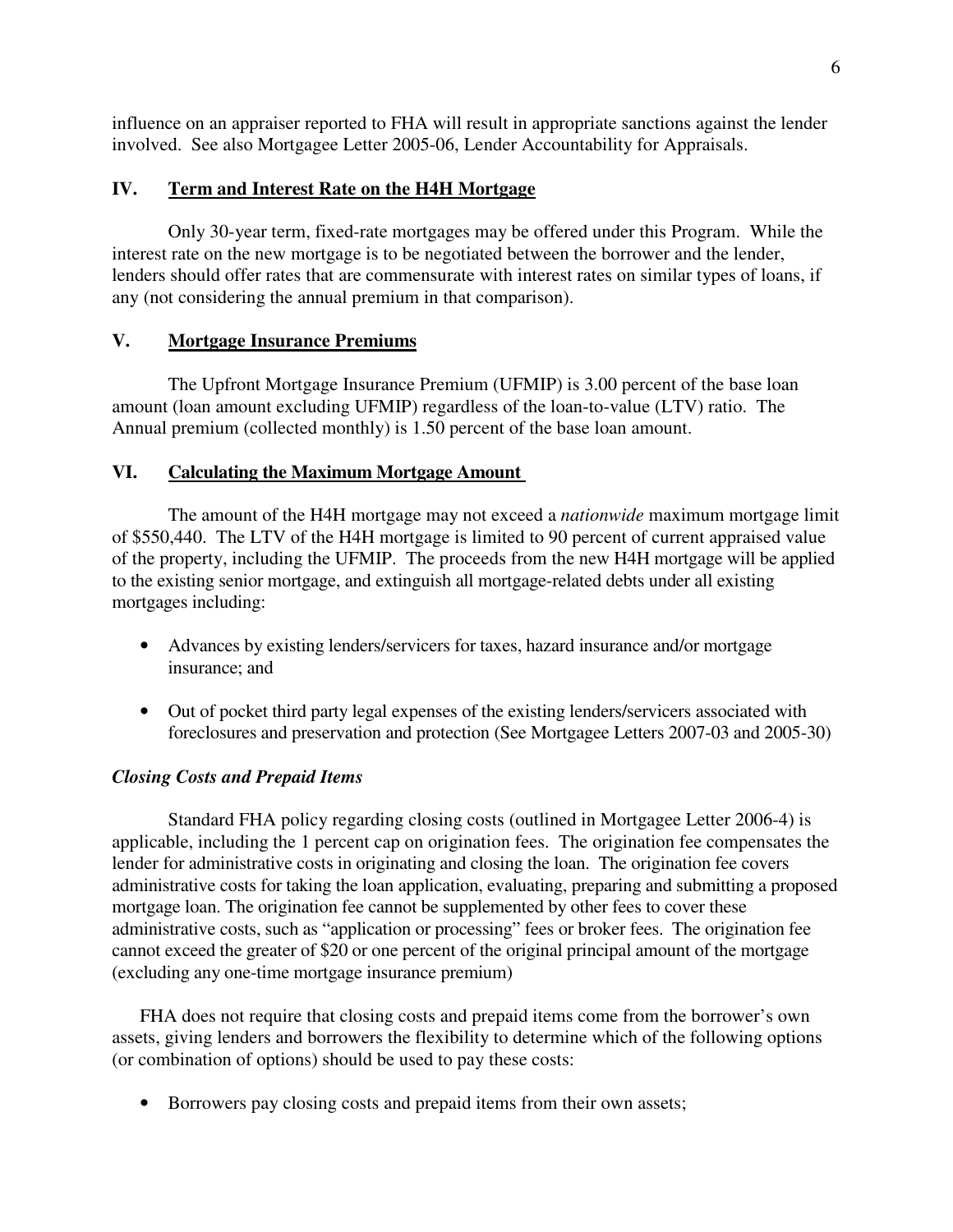- The closing costs and prepaid items may be financed into the mortgage provided the LTV does not exceed 90 percent, including UFMIP;
- The servicing lender, originating lender and/or a third party (e.g., a Federal, state or local Program) may pay the closing costs and prepaid items; and/or
- The originating lender may pay the borrower's closing costs and prepaid items through premium pricing. (see handbook HUD 4155.1 REV-5, paragraph 1-9 J)

## **VII. Underwriting the Mortgage and Qualifying the Borrower**

For analytical purposes, FHA requires all approved lenders to use FHA's TOTAL Mortgage Scorecard (TOTAL). Regardless of the risk classification obtained from TOTAL for each mortgage originated under the H4H Program, the underwriter must:

- 1. Determine that the borrower's total monthly mortgage payment on the new H4H loan *is less than* the borrower's aggregate total monthly mortgage payment on his or her existing (non-H4H) mortgage(s), including any subordinate mortgage liens, based on a fully-indexed, fully-amortizing PITI payment.
- 2. Determine that the payment-to-income and debt-to-income ratios are at, or below, 31 percent and 43 percent, respectively, which may not exceed 38 percent and 50 percent, respectively, provided there is a minimum three consecutive month 'trial modification' period prior to loan application for the new H4H mortgage. Through the 'trial modification' period borrowers have the opportunity to demonstrate their capacity and willingness to make a mortgage payment at the estimated H4H monthly payment amount (including PITI) that does not exceed the 38/50 cap. Non-occupant *co-signers* (i.e., borrowers who do not hold ownership interest in the property) may be added in order to meet these underwriting guidelines for the new H4H mortgage.

When using a trial modification, the lender must include documentation in the file that demonstrates the borrower, using his or her existing gross income, made full and timely mortgage payments on the existing senior mortgage pursuant to the terms of the trial modification for the three consecutive months preceding application for the H4H loan, *and* in an amount that is at least 90 percent of the estimated total monthly mortgage payment on the new H4H mortgage payment.

3. In addition to standard FHA policies regarding documentation and verification of employment and income, the underwriter must also review income as reported on the transcript of the borrower's income tax returns or a copy of the borrower's income tax returns obtained directly from the IRS for the previous **two years**.

Consistent with the requirements above, for those borrowers current on their mortgage, underwriters should not automatically reject them for making their mortgage payment their first priority at the expense of meeting other recurring obligations in a timely manner. If the borrower was offered partial forbearance, the underwriter must determine that he or she has made payments under the forbearance agreement in a timely manner.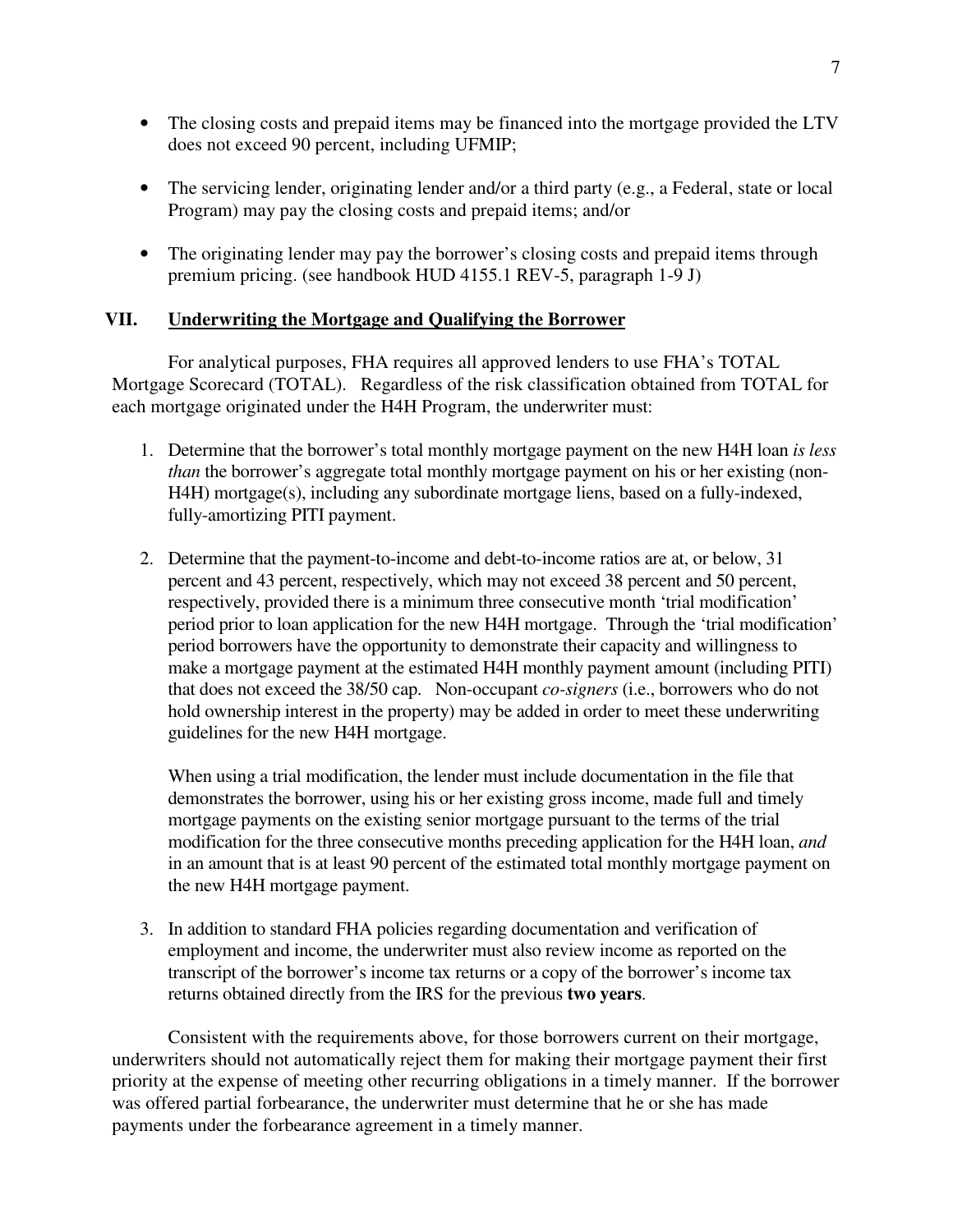#### *Lender and Underwriter Certifications*

In addition to the certifications made by the lender and the underwriter of the loan on the HUD/VA Addendum to the URLA, both the lender and underwriter must also execute the HOPE For Homeowners Lender and Underwriter General Certification [see Exhibit B].

## **VIII. Documentation Requirements**

 In addition to the standard documentation requirements found in handbook HUD 4155.1 REV-5, Chapter 3, the following additional documentation for H4H loans must be included in the case binder on the right hand side. This additional documentation will also become a part of the pre-endorsement review conducted by FHA staff (Direct Endorsement Program) or the lender (Lender Insurance Program). Exhibit C is a suggested pre-endorsement review checklist for FHA staff and lenders to use. For lenders that submit electronic case binders, this information must be a new index labeled H4H.

- **Prior Mortgage Origination Date:** Evidence the mortgage(s) being refinanced was originated on/before January 1, 2008, such as a HUD-1 Settlement Statement or the mortgage payment history from the servicer.
- **Payment History:** If delinquent at the time of the refinance, evidence that the borrower made 6 full payments during the life of the first mortgage loan being refinanced, such as the mortgage payment history from the servicer.
- **Prior Total Mortgage Payment:** Evidence that the prior aggregate mortgage DTI was more than 31 percent on March 1, 2008, such as pay stubs for March 2008, *or* a signed and dated copy of the individual 2008 Federal tax return, when available, to determine gross monthly income for that month (earnings divided by 12), or W-2s, financial records, or verification of employment from the borrower's employer.

Lenders may also rely on the borrower's signed and dated 2007 Federal tax return if the lender has no reason to believe that the borrower's income in March 2008 was materially different than the income reported on the 2007 Federal tax return.

• To determine March 2008 income for self-employed borrowers, obtain a copy of the quarterly tax return that contains income stream information for March 2008 *or* a signed and dated Profit and Loss Statement and balance sheet that contains income stream information for March 2008 *or* a signed and dated copy of the individual 2008 Federal tax return, when available, (earnings divided by 12).

From the servicer, evidence of what the borrower's total mortgage payment was for March 2008, including any subordinate liens. For mortgages without escrow accounts, evidence regarding the amount of taxes and the cost of hazard insurance and flood insurance (if applicable). If the lender must estimate the cost of all insurance, it must document how it arrived at that estimate based on the property's location and the rates in effect for 2008. If the borrower does not provide information on real estate taxes, the lender must also include public record information.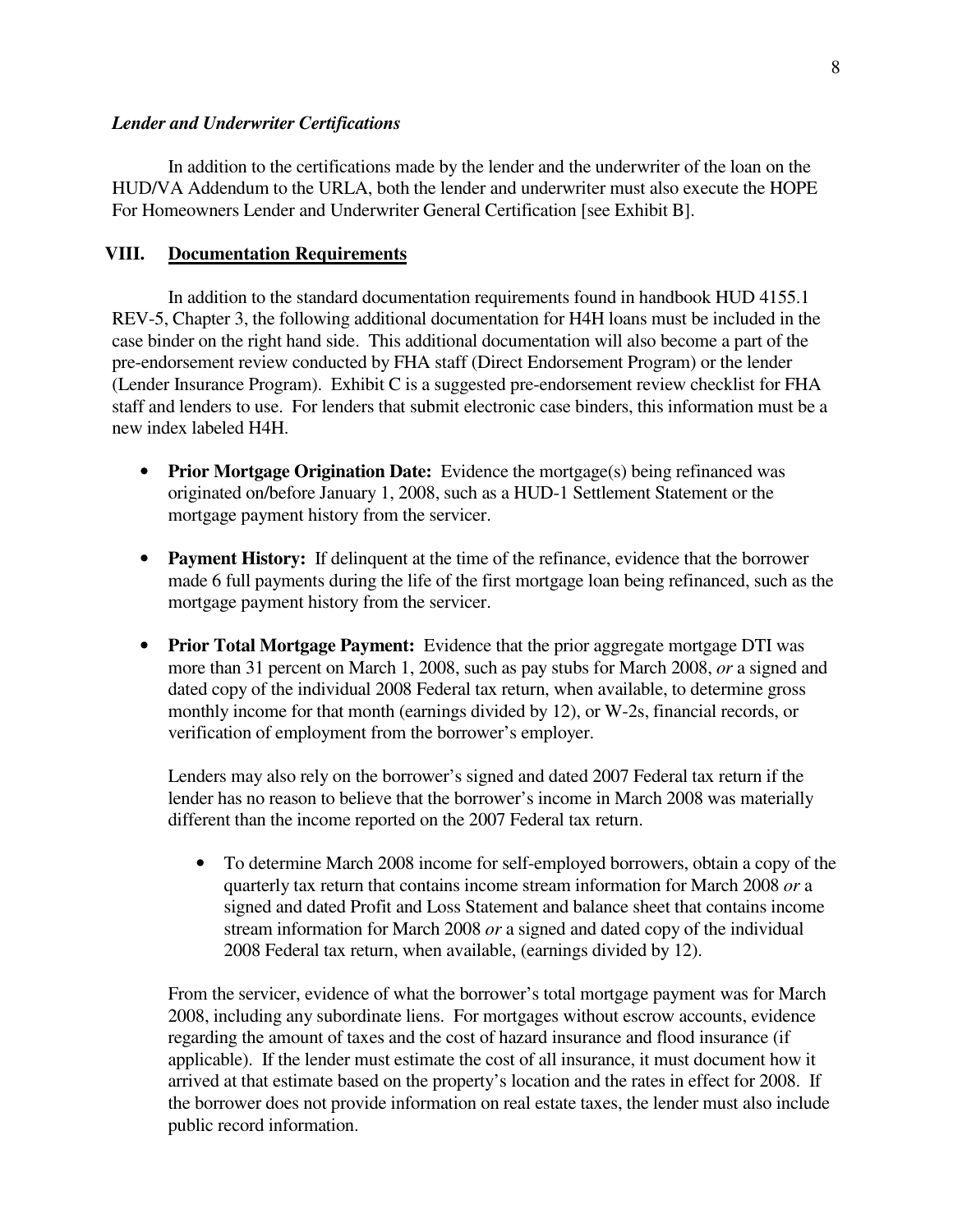- **Primary Residence:** Evidence that the property is the borrower's primary residence, such as a Federal or state tax return, driver's license and/or voter registration card.
- **HOPE for Homeowners Consumer Disclosure and Certifications:** The initial and final HOPE for Homeowners Consumer Disclosure and Certifications, signed and dated by the borrower(s), along with the initial and final URLA and Addendum to the URLA.
- **Conviction of Fraud:** In instances where a warning is received that the borrower was convicted of fraud and the lender believes it is an error, the lender must document that the borrower has not been convicted of fraud under Federal or state law in last 10 years.
- **Tax Returns:** Copies of the previous two years Federal tax returns or transcripts of the borrower's income tax returns obtained directly from IRS.
- **Trial Modification:** If a 'trial modification' period was used to exceed the 31/43 DTI ratios, the lender must document that the borrower, using his or her existing gross income, made timely mortgage payments on the existing senior mortgage pursuant to the terms of the trial modification for the three consecutive months preceding application for the H4H loan, *and* in an amount that is at least 90 percent of the estimated total monthly mortgage payment on the new H4H mortgage payment.
- **First Payment Made:** Evidence that the first payment on the new mortgage was made by the borrower and not by any interested party to the transaction, from the loan proceeds or escrowed at closing.
- **Lender Certifications:** The HOPE for Homeowners Lender and Underwriter General Certifications, signed by an officer of the lending institution and the Direct Endorsement Underwriter.

# **IX. Prohibition Against Subordinate Financing**

Under the H4H Program, borrowers are prohibited from taking out new subordinate liens for the first 5 years of the mortgage except when necessary to ensure maintenance of property standards. Therefore, during the first 5 years of the mortgage, FHA will permit a subordinate mortgage lien only if the proceeds are essential to preserve and protect the property, and:

- The condition to be repaired represents a health and safety hazard and/or the failure to make the repair will cause the property condition to deteriorate;
- The cost of the proposed repair is reasonable for the geographic market area as determined by HUD's residential property management contractor;
- The repairs are not primarily cosmetic and do not represent routine maintenance;
- The financing is a closed-end loan under Federal Reserve Board's Regulation Z;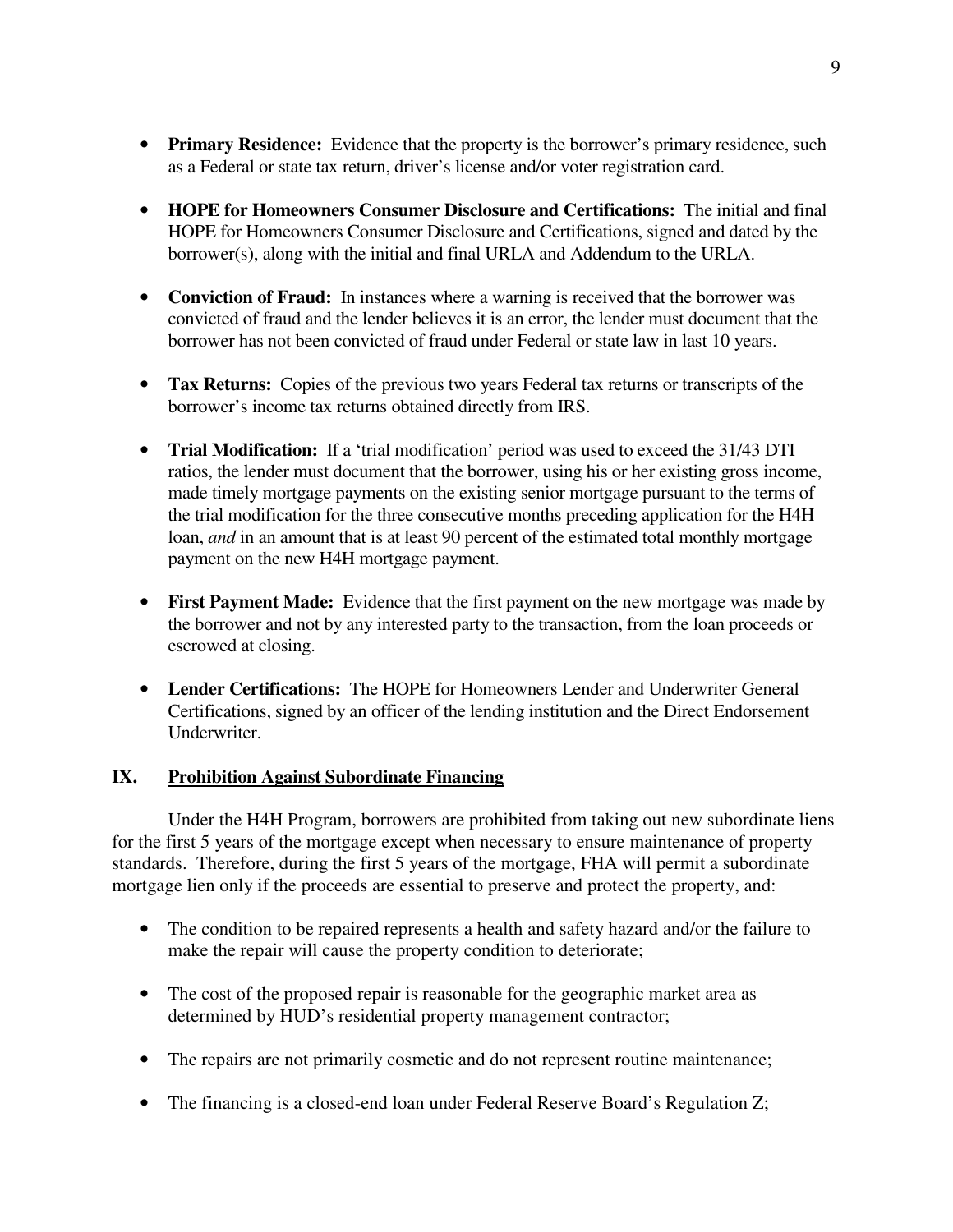- The financing does not reduce the amount of the government's equity share in the property;<sup>2</sup> and
- The new total debt does not exceed 95 percent of the property's new appraised value.

HUD will not subordinate equity or appreciation sharing notes to any subordinate financing – either within the first 5 years or thereafter – except liens as described above or for FHA loss mitigation actions (mortgage modifications and partial claims).

## **X. Equity and Appreciation Sharing**

#### *Shared Equity Mortgage*

 As a condition of the H4H mortgage, the borrower must share with HUD a portion of the initial equity, which is defined as the difference between the appraised value at the time of H4H loan origination<sup>3</sup> and the original principal balance on the H4H mortgage. The originating lender will prepare a Shared Equity note and mortgage (SEM) using the format attached as Exhibit D. A dollar amount equaling the initial equity will be inserted in the SEM. The SEM will be executed by the borrower and recorded with all other loan documents in second lien position.

**Example:** Appraised value is \$200,000. Maximum loan to value on a H4H mortgage is 90%, or \$180,000. The equity amount that would be stated in the SEM is \$20,000.

## *Shared Appreciation*

 $\overline{a}$ 

As a condition of the H4H mortgage, the borrower must share with HUD 50 percent of any future property appreciation upon sale or disposition of the property. Future appreciation is the difference between the gross proceeds from the sale or disposition of the property and the appraised value of the property at origination of the H4H mortgage, less allowable closing costs incurred in connection with the sale or disposition and a percentage of the value of any capital improvements to the home that increases the value of the property.

- During Year 1 100% of equity is paid to FHA
- During Year 2 90% of equity is paid to FHA
- During Year 3 80% of equity is paid to FHA
- During Year 4 70% of equity is paid to FHA
- During Year 5 60% of equity is paid to FHA
- After Year 5 50% of equity is paid to FHA

 $2$  That is, the sum of the unpaid principal balance and accrued interest on the H4H mortgage and the original principal balance of the new mortgage debt is less than the sum of (i) the appraised value of the property after completion of the proposed repair and (ii) HUD's share of the new equity created upon origination of the H4H mortgage as if a sale of the property occurred on date of origination of the new mortgage debt.

<sup>&</sup>lt;sup>3</sup> The Act provides that, in the event of refinance, sale or other disposition, HUD receive the following percentage of initial equity: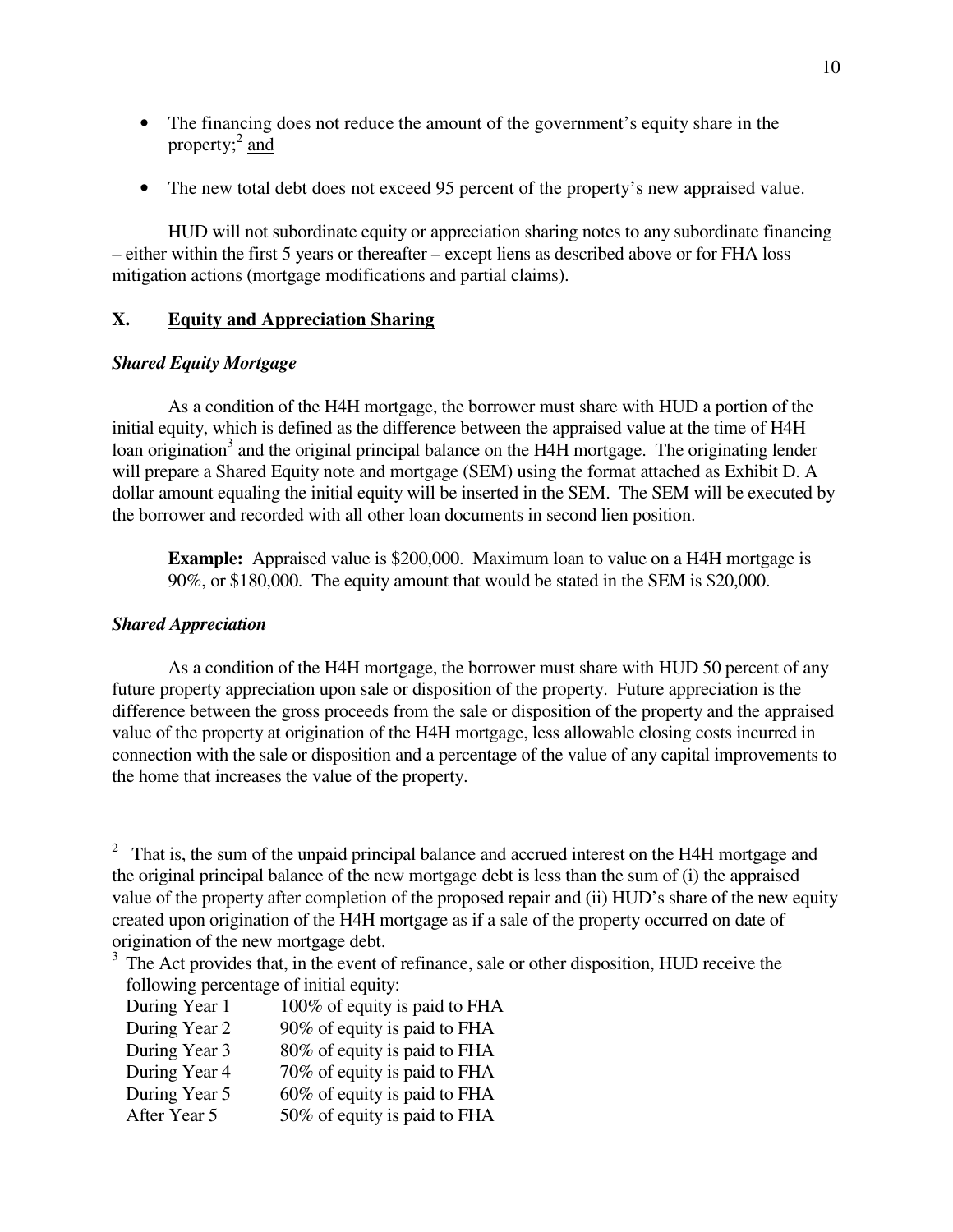The originating lender will prepare a Shared Appreciation note and mortgage (SAM) using the format attached as Exhibit E. The SAM will be executed by the borrower and recorded in third lien position. The originating lender is responsible for ensuring that a SAM (and a SEM) complies with state law.

## *Originating SEM and SAM liens*

 In addition to other origination actions, the originating lender of a H4H mortgage will complete actions necessary to determine and document a borrower's commitment to share equity and future appreciation with HUD as required under section 257 of the National Housing Act, as well as the commitment of existing lien holders to waive all rights to collect existing debt and to release the lien. The originating lender will:

- Identify all existing lien holders through review of the borrower's loan application and by obtaining a preliminary title report,
- Request that all existing lien holders provide a payoff statement itemizing unpaid principal, unpaid accrued interest, daily interest calculation, and allowable costs advanced on behalf of the borrower (e.g., taxes, insurance, legal fees, etc.),
- Refer the borrower to the HOPE for Homeowners Consumer Disclosure and Certifications he or she signed at the time of initial loan application (Exhibit A), and
- Provide the borrower copies of all payoff statements for review, requesting that the borrower notify the originating lender within 5 business days of receipt of any discrepancies noted on the payoff statements.

Absent any challenge from the borrower regarding a payoff amount, the originating lender will:

- Determine the dollar amount of borrower's initial equity as described in the example above,
- Using the Appreciation Worksheet provided in Exhibit F, calculate the maximum dollar amount that each subordinate mortgage lien holder could receive from HUD's share of future appreciation, if any, using the formula and charts contained herein,
- Provide each subordinate lien holder with the Appreciation Worksheet, describing appreciation sharing and stating the maximum amount the lien holder may be entitled to receive,
- Obtain the lien holder's signature on the Appreciation Worksheet, acknowledging it has read and accepts the terms of the Appreciation Worksheet and is prepared to execute a full release of its lien in exchange for a future appreciation share,
- Prepare and cause the borrower to execute SEM and SAM for the H4H mortgage,
- Record the SEM and SAM with other loan documents,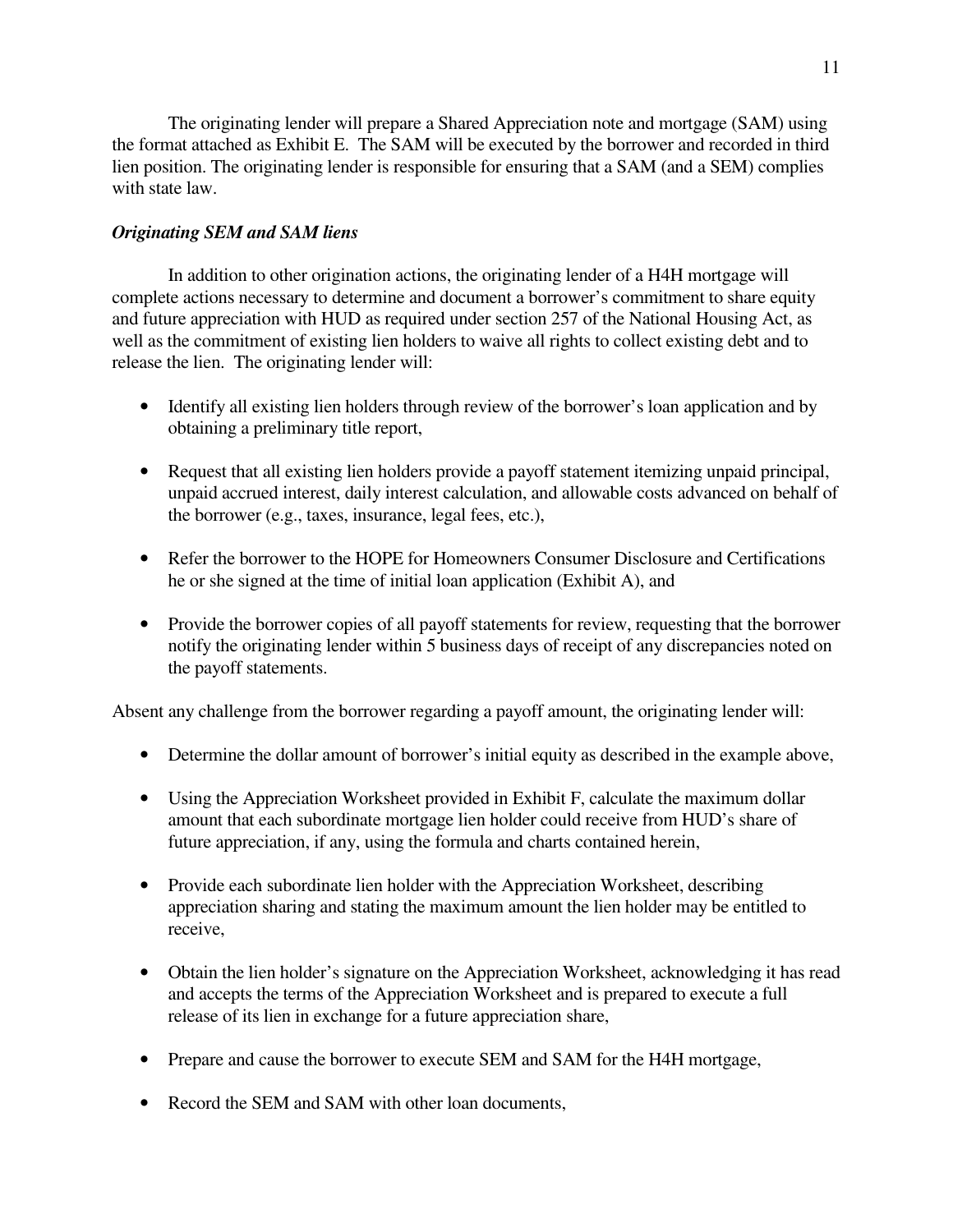- Register the H4H security instruments in the Mortgage Electronic Registration System (MERS) as MERS Original Mortgages, and
- Deliver the original SEM and SAM notes and recorded mortgages to HUD's servicing contractor at the address below and retain copies in the servicing file.

## *Document Delivery*

Following funding of the H4H mortgage, the originating lender will record the SEM and SAM mortgage documents in the public records of the county in which the property is located and will deliver the original SEM and SAM notes and original recorded mortgage documents to HUD at the address listed below no later than 15 business days from the date of endorsement. Time extensions may be granted by the National Servicing Center in the event document delivery is delayed by events beyond the control of the lender.

> U.S. Department of HUD c/o C&L Service Corporation / Morris-Griffin Corporation 2488 East  $81<sup>st</sup>$  Street, Suite 700 Tulsa, Oklahoma 74137

Other documentation requirements include a copy of the HUD-1 settlement statement, and a copy of the appraisal that was completed in order to establish the amount of the H4H mortgage. HUD accepts certified copies of the recorded mortgage when the original recorded documents are not available. The SEM and SAM notes and mortgages will be serviced by HUD through its special servicing contractor.

## **XI. Extinguishment of Subordinate Liens**

All existing mortgage lien holders must waive all rights to collect existing debt. To facilitate this agreement among lien holders, HUD may offer subordinate lien holders a share in future appreciation. Consistent with requirements and standards adopted by the Board, HUD may also take such actions as may be necessary and appropriate to facilitate coordination and agreement between the holders of the existing senior mortgage and any existing subordinate mortgages, taking into consideration the subordinate lien status of such subordinate mortgages. Subordinate lien holders whose write off is less than \$2,500 will not receive the opportunity to share in future appreciation.

Qualifying existing subordinate mortgage lien holders may receive a share of HUD's interest in future appreciation in exchange for full release of their lien(s). The originating lender will prepare a SAM using the format attached as Exhibit E. In the event a subordinate lien holder accepts the future appreciation, the subordinate lien holder shall ensure it is a MERS member as MERS will be used to track lien holders with an interest in future appreciation of the property. The SAM will be executed by the borrower and recorded in third lien position. The originating lender is responsible for ensuring that a SAM (and a SEM) complies with state law. Instructions for calculating future appreciation sharing payments are in Exhibit F.